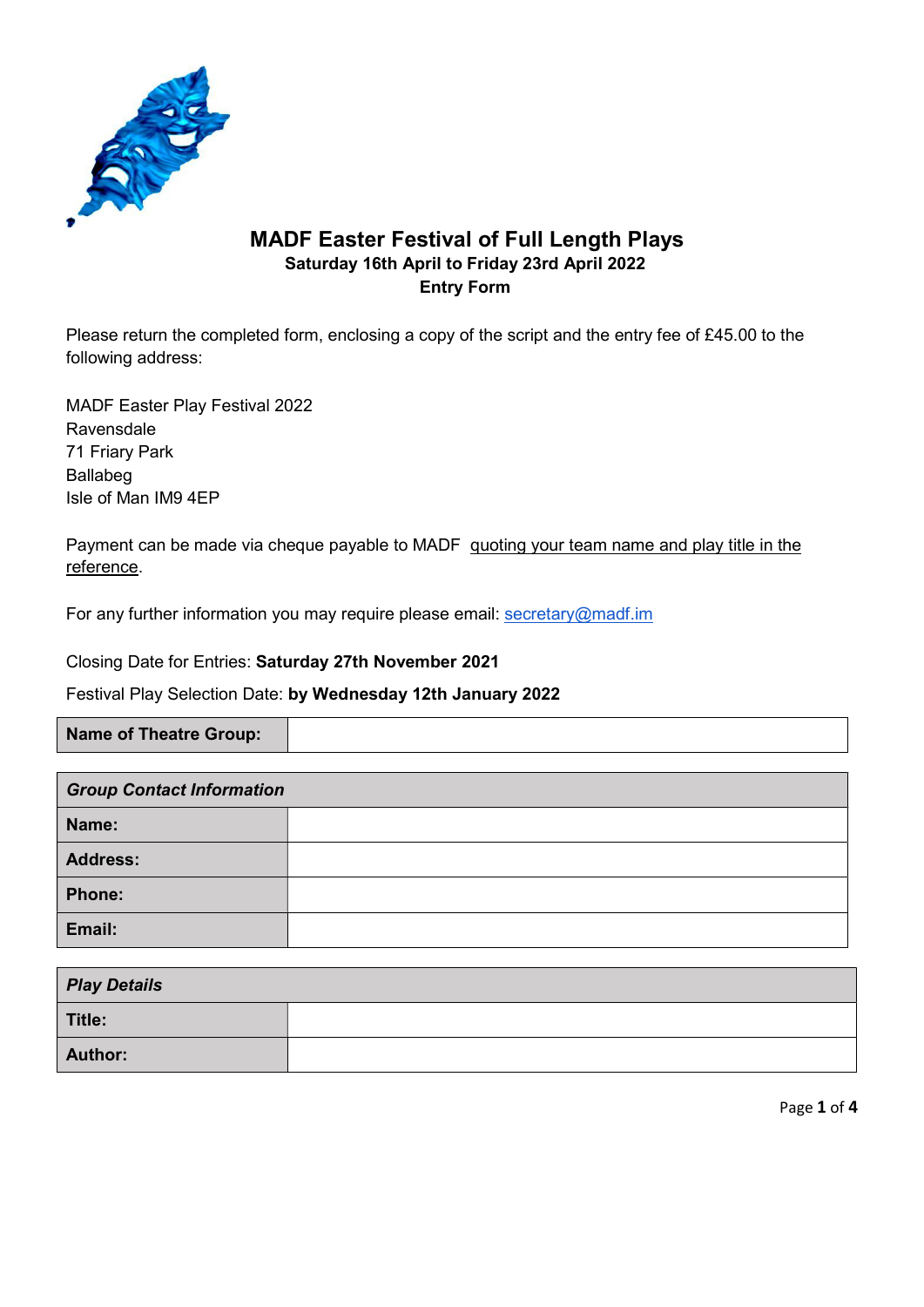| Publisher: |  |
|------------|--|
|            |  |

| <b>Running time ex Interval:</b> |  |
|----------------------------------|--|
| Act 1 time:                      |  |
| Act 2 time:                      |  |
| <b>Number in cast:</b>           |  |
| <b>Numbers crew/support:</b>     |  |

| <b>Preferred Performance Date (mark as 1, 2 or 3)</b> |  |                    | Please note these cannot be guaranteed |                            |  |
|-------------------------------------------------------|--|--------------------|----------------------------------------|----------------------------|--|
| Saturday 16th April                                   |  | Monday 18th April  |                                        | Wednesday 20th April       |  |
| Sunday 17th April                                     |  | Tuesday 19th April |                                        | <b>Thursday 21st April</b> |  |
|                                                       |  |                    |                                        | Friday 22nd April          |  |

In about 75 words please give details of your Theatre Group:

## In about 75 words please provide a synopsis of your play:

## Please provide details of any festivals your Group has participated in and any awards received, in the past two years:

Reminders Is script enclosed?

Page 2 of 4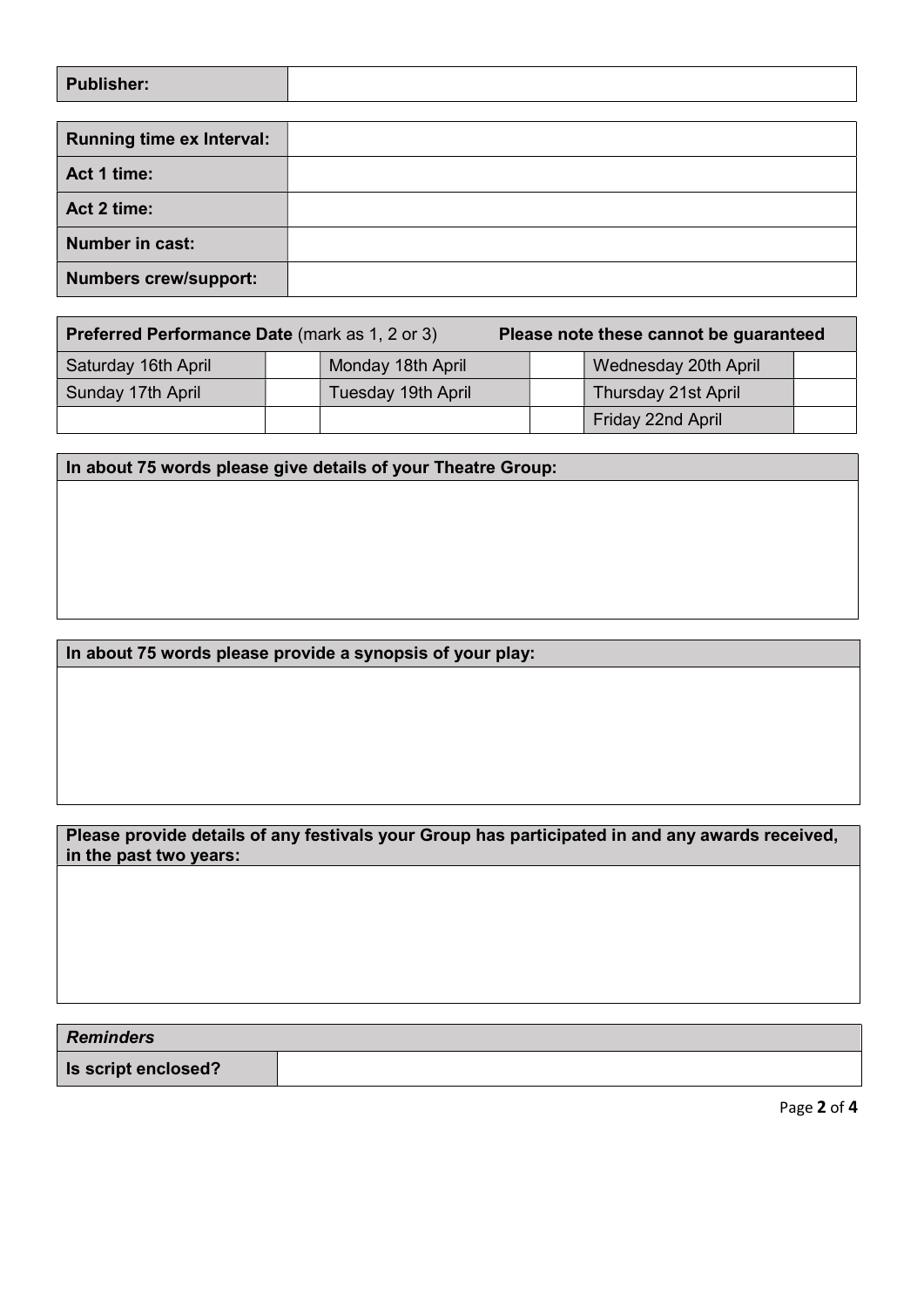## **Declarations** I (print name) 1. Confirm I have read the rules of the MADF Festival of Full Length Plays, and they are accepted by me on behalf of the Theatre Group. Let Cash enclosed Cheque enclosed Bank Transfer<br>Bank Transfer<br>Transferred the rules of the MADF Festival of Full Length Plays, and they are a

- 2. Confirm that none of the actors in the production are professional actors.
- 3. Understand that the decision of the MADF Selection Committee is final and no correspondence will be entered into.

| Signed: |  |  |  |
|---------|--|--|--|
|         |  |  |  |

MADF is now on…

Web: www.madf.im

Twitter: @madf\_iom

Facebook: MADF - Manx Amateur Drama Federation

| <b>Example: Example: Example: 21 Facebook: MADF - Manx Amateur Drama Federation</b>                                   |  |  |
|-----------------------------------------------------------------------------------------------------------------------|--|--|
| If you would like to supply your theatre group's Twitter, we will follow you.                                         |  |  |
| Twitter:                                                                                                              |  |  |
| If you would like to supply a link to your theatre group's website, we will add it to the MADF<br>website links page. |  |  |
| Website:                                                                                                              |  |  |
| Easter Festival Lunch - Monday 13th April 2020                                                                        |  |  |

Each year The Friends of Manx Drama hold a festival lunch including a talk from the Adjudicator.<br>Please tick if you would like further details about this. Please tick if you would like further details about this.

Page 3 of 4